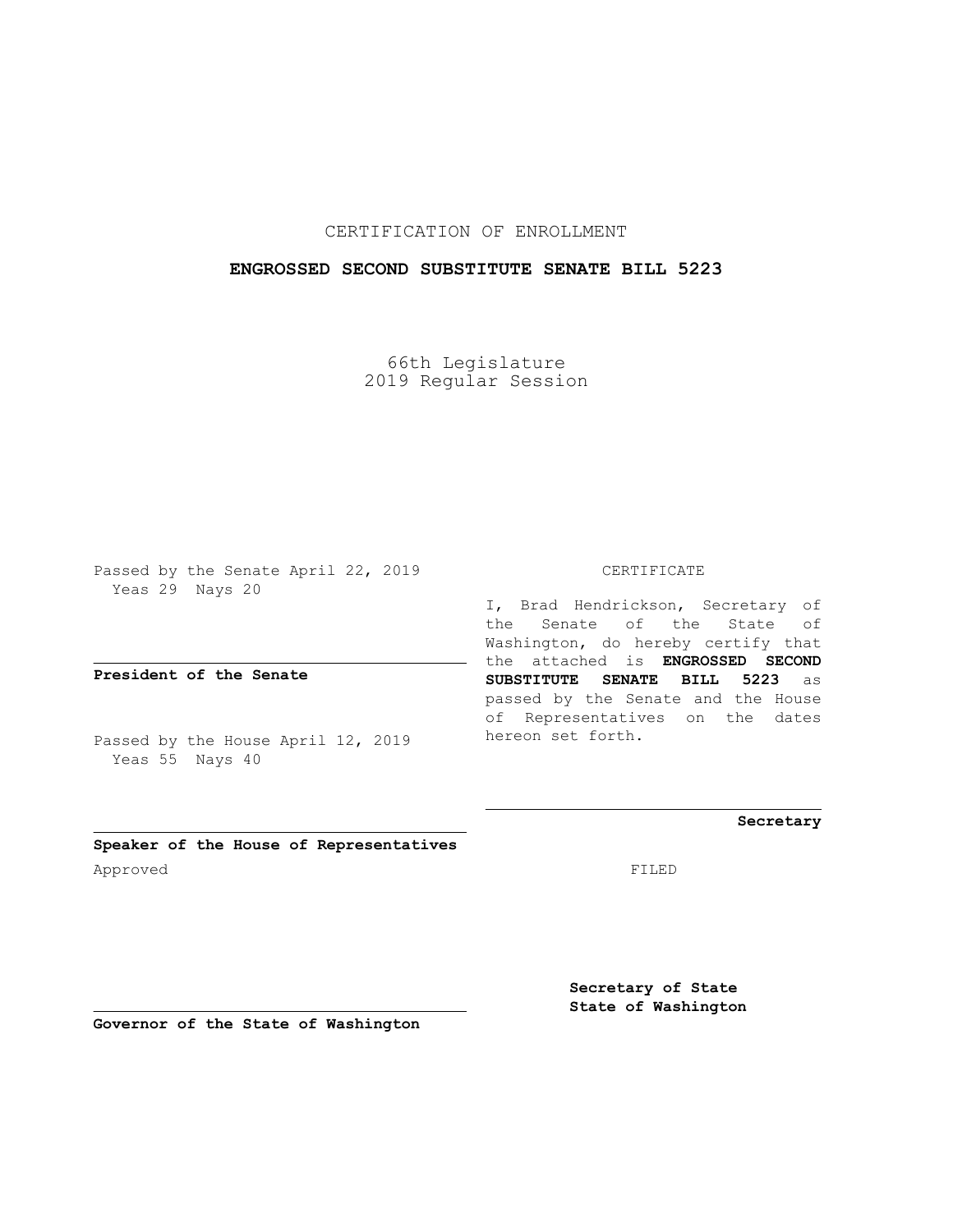#### **ENGROSSED SECOND SUBSTITUTE SENATE BILL 5223**

AS AMENDED BY THE HOUSE

Passed Legislature - 2019 Regular Session

### **State of Washington 66th Legislature 2019 Regular Session**

**By** Senate Ways & Means (originally sponsored by Senators Palumbo, Rivers, Rolfes, King, Carlyle, Mullet, McCoy, Wellman, Das, Nguyen, Randall, Frockt, Salomon, Keiser, Wilson, C., Kuderer, Darneille, Cleveland, Saldaña, Dhingra, Pedersen, Conway, and Van De Wege)

READ FIRST TIME 02/19/19.

1 AN ACT Relating to net metering; amending RCW 80.60.010, 2 80.60.020, 80.60.030, 80.60.040, and 82.16.090; and adding a new 3 section to chapter 19.27 RCW.

4 BE IT ENACTED BY THE LEGISLATURE OF THE STATE OF WASHINGTON:

5 **Sec. 1.** RCW 80.60.010 and 2007 c 323 s 1 are each amended to read as follows:6

7 The definitions in this section apply throughout this chapter 8 unless the context clearly indicates otherwise.

9 (1) "Commission" means the utilities and transportation 10 commission.

11 (2) "Customer-generator" means a user of a net metering system.

12 (3) "Electrical company" means a company owned by investors that 13 meets the definition of RCW 80.04.010.

14 (4) "Electric cooperative" means a cooperative or association 15 organized under chapter 23.86 or 24.06 RCW.

 (5) "Electric utility" means any electrical company, public utility district, irrigation district, port district, electric cooperative, or municipal electric utility that is engaged in the business of distributing electricity to retail electric customers in 20 the state.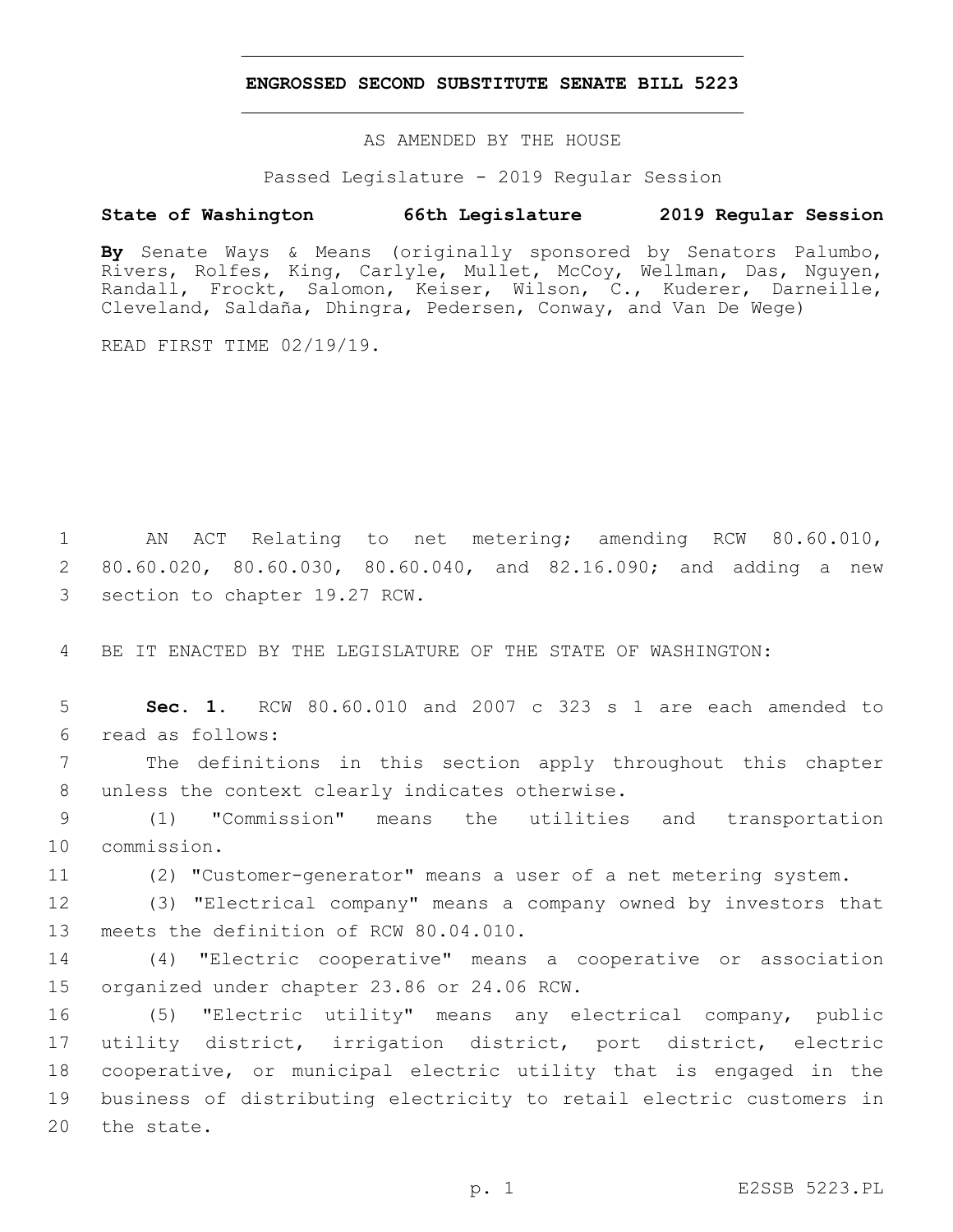(6) "Irrigation district" means an irrigation district under 2 chapter 87.03 RCW.

 (7) "Meter aggregation" means the administrative combination of ((readings from and)) billing ((for all meters, regardless of the rate class, on premises owned or leased by a customer-generator located within the service territory of a single electric utility)) net energy consumption from a designated net meter and eligible 8 aggregated meter.

 (8) "Municipal electric utility" means a city or town that owns or operates an electric utility authorized by chapter 35.92 RCW.

 (9) "Net metering" means measuring the difference between the 12 electricity supplied by an electric utility and the excess 13 electricity generated by a customer-generator's net metering system 14 over the applicable billing period.

 (10) "Net metering system" means a fuel cell, a facility that produces electricity and used and useful thermal energy from a common fuel source, or a facility for the production of electrical energy 18 that generates renewable energy, and that:

19 (a) Has an electrical generating AC capacity of not more than one 20 hundred kilowatts;

(b) Is located on the customer-generator's premises;

 (c) Operates in parallel with the electric utility's transmission and distribution facilities and is connected to the electric 24 utility's distribution system; and

 (d) Is intended primarily to offset part or all of the customer-26 generator's requirements for electricity.

 (11) "Premises" means any residential property, commercial real estate, or lands, owned or leased by a customer-generator within the 29 service area of a single electric utility.

 (12) "Port district" means a port district within which an industrial development district has been established as authorized by 32 Title 53 RCW.

 (13) "Public utility district" means a district authorized by 34 chapter 54.04 RCW.

 (14) "Renewable energy" means energy generated by a facility that 36 uses water, wind, solar energy, or biogas ((from animal waste)) as a 37 fuel.

 (15) "Aggregated meter" means an electric service meter measuring electric energy consumption that is eligible to receive credits under

a meter aggregation arrangement as described in RCW 80.60.030.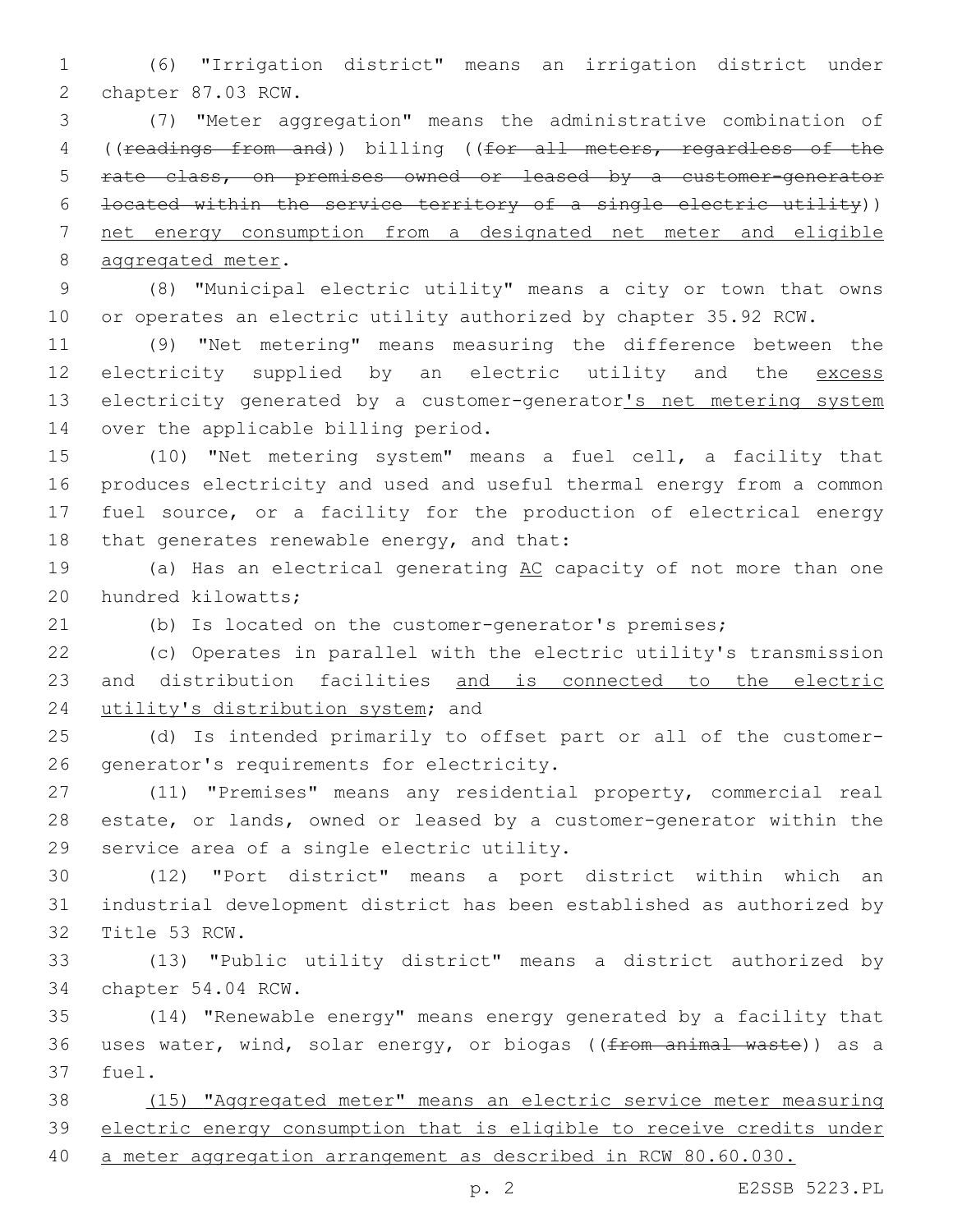(16) "Consumer-owned utility" means a municipal electric utility formed under Title 35 RCW, a public utility district formed under Title 54 RCW, an irrigation district formed under chapter 87.03 RCW, a cooperative formed under chapter 23.86 RCW, or a mutual corporation or association formed under chapter 24.06 RCW, that is engaged in the business of distributing electricity to more than one retail electric customer in the state.

 (17) "Designated meter" means an electric service meter at the service of a net metering system that is interconnected to the 10 utility distribution system.

 (18) "Retail electric customer" includes an individual, 12 organization, group, association, partnership, corporation, agency, 13 unit of state government, or entity that is connected to the electric utility's distribution system and purchases electricity for ultimate consumption and not for resale.

 **Sec. 2.** RCW 80.60.020 and 2007 c 323 s 2 are each amended to 17 read as follows:

18 (1) An electric utility:

 (a) Shall offer to make net metering, pursuant to RCW 80.60.030, 20 available to eligible ((customers-generators)) customer-generators on 21 a first-come, first-served basis until the ((cumulative generating 22 eapacity of net metering systems equals 0.25 percent of the utility's peak demand during 1996. On January 1, 2014, the cumulative 24 generating capacity available to net metering systems will equal 0.5 percent of the utility's peak demand during 1996)) earlier of either: (i) June 30, 2029; or (ii) the first date upon which the cumulative 27 generating capacity of net metering systems equals four percent of the utility's peak demand during 1996. Not less than one-half of the utility's 1996 peak demand available for net metering systems shall be reserved for the cumulative generating capacity attributable to 31 net metering systems that generate renewable energy;

 (b) Shall allow net metering systems to be interconnected using a standard kilowatt-hour meter capable of registering the flow of electricity in two directions, unless the commission, in the case of an electrical company, or the appropriate governing body, in the case of other electric utilities, determines, after appropriate notice and 37 opportunity for comment:

 (i) That the use of additional metering equipment to monitor the flow of electricity in each direction is necessary and appropriate

p. 3 E2SSB 5223.PL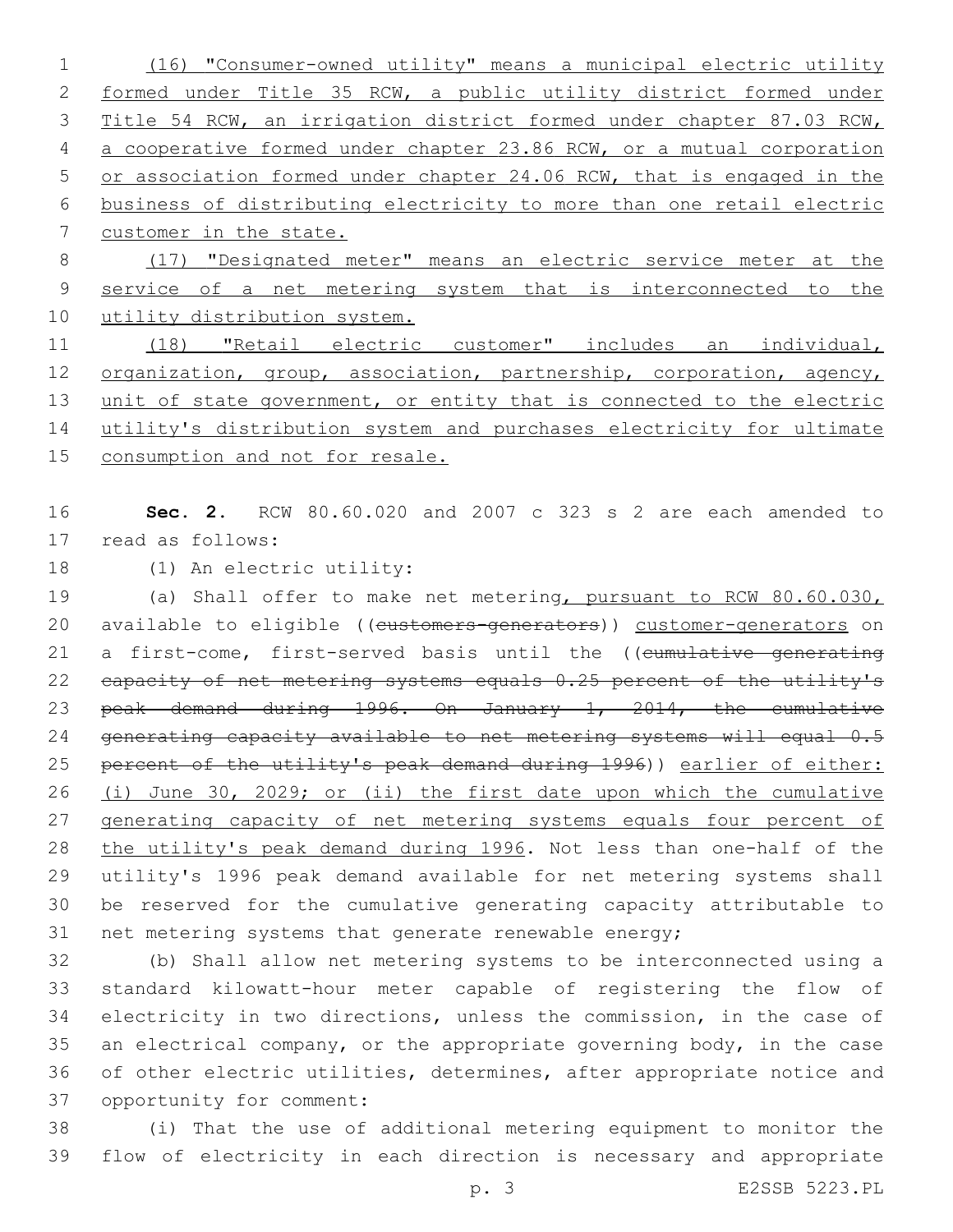for the interconnection of net metering systems, after taking into account the benefits and costs of purchasing and installing 3 additional metering equipment; and

 (ii) How the cost of purchasing and installing an additional meter is to be allocated between the customer-generator and the utility;6

 (c) Shall charge the customer-generator a minimum monthly fee that is the same as other customers of the electric utility in the same rate class, but shall not charge the customer-generator any additional standby, capacity, interconnection, or other fee or charge unless the commission, in the case of an electrical company, or the appropriate governing body, in the case of other electric utilities, determines, after appropriate notice and opportunity for comment 14 that:

 (i) The electric utility will incur direct costs associated with interconnecting or administering net metering systems that exceed any offsetting benefits associated with these systems; and

 (ii) Public policy is best served by imposing these costs on the customer-generator rather than allocating these costs among the 20 utility's entire customer base.

 (2) If a production meter and software is required by the electric utility to provide meter aggregation under RCW 80.60.030(4), the customer-generator is responsible for the purchase of the 24 production meter and software.

 (3)(a)(i) A consumer-owned utility may develop a standard rate or tariff schedule that deviates from RCW 80.60.030 for eligible customer-generators to take effect at the earlier of either: (A) June 28 30, 2029; or (B) the first date upon which the cumulative generating capacity of net metering systems equals four percent of the utility's peak demand during 1996.

 (ii) An electrical company may submit a filing with the commission to develop a standard tariff schedule that deviates from 33 RCW 80.60.030 for eligible customer-generators. The commission must approve, reject, or approve with conditions a net metering tariff schedule pursuant to this subsection within one year of an electrical 36 company filing. If the commission approves the filing with conditions, the investor-owned utility may choose to accept the tariff schedule with conditions or file a new tariff schedule with the commission.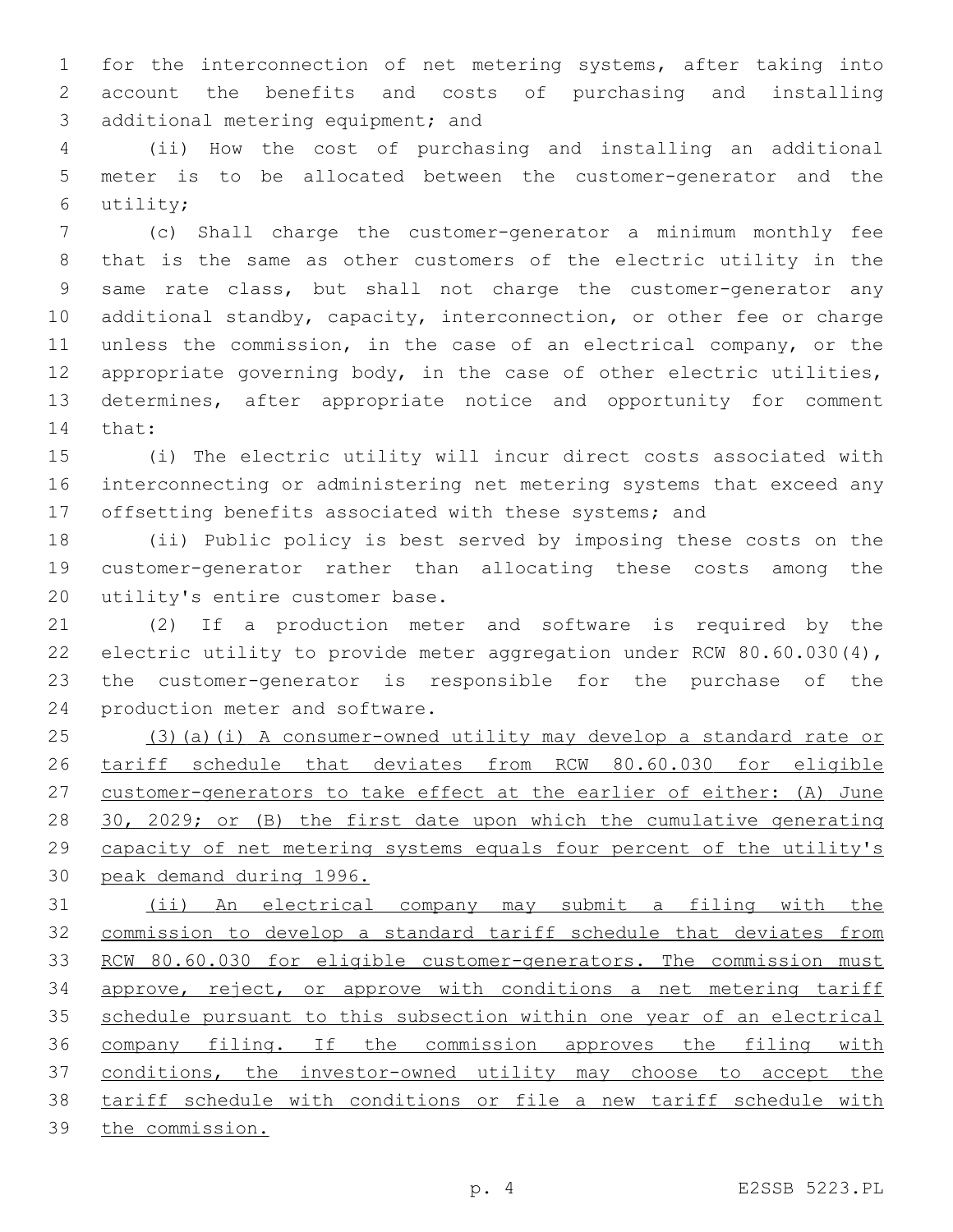(b) An approved standard rate or tariff schedule under this 2 subsection applies to any customer-generator subject to an interconnection agreement entered into: (i) After June 30, 2029, or (ii) the first date upon which the cumulative generating capacity of net metering systems pursuant to RCW 80.60.030 equals four percent of the utility's peak demand during 1996, whichever is earlier, unless the commission or governing body determines that a customer-generator is eligible for net metering under a rate or tariff schedule pursuant to RCW 80.60.030. (c)(i) A consumer-owned utility must notify the Washington State University extension energy program sixty days in advance of when a standard rate for an eligible customer-generator is first placed on 13 the agenda of the governing body. 14 (ii) Each electric utility must give notice by July 31, 2020, and semiannually thereafter, to the Washington State University extension 16 energy program of the status of meeting the cumulative generating capacity available to net metering systems pursuant to subsection (1)(a) of this section. (iii) The Washington State University extension energy program must make available on its web site a list of the following: (A) Each electric utility's progress on reaching the cumulative generating capacity available to net metering systems pursuant to 23 subsection (1) (a) of this section; (B) Electric utilities that have provided notice of a rate or 25 tariff schedule under this subsection; and (C) Electric utilities that have adopted a standard rate or tariff schedule under this subsection. 28 (d) If the commission does not approve an electrical company's tariff schedule under (a)(ii) of this subsection, the commission may determine the alternative cumulative generating capacity available to net metering systems pursuant to RCW 80.60.030. (4)(a) An electric utility must continue to credit a customer- generator pursuant to RCW 80.60.030 if: (i) The customer-generator takes service under net metering prior to the earlier of: (A) June 30, 2029; or (B) the first date upon which the cumulative generating capacity of net metering systems reaches four percent of the utility's peak demand in 1996; and (ii) The customer-generator's existing interconnection agreement for the net metering system remains valid.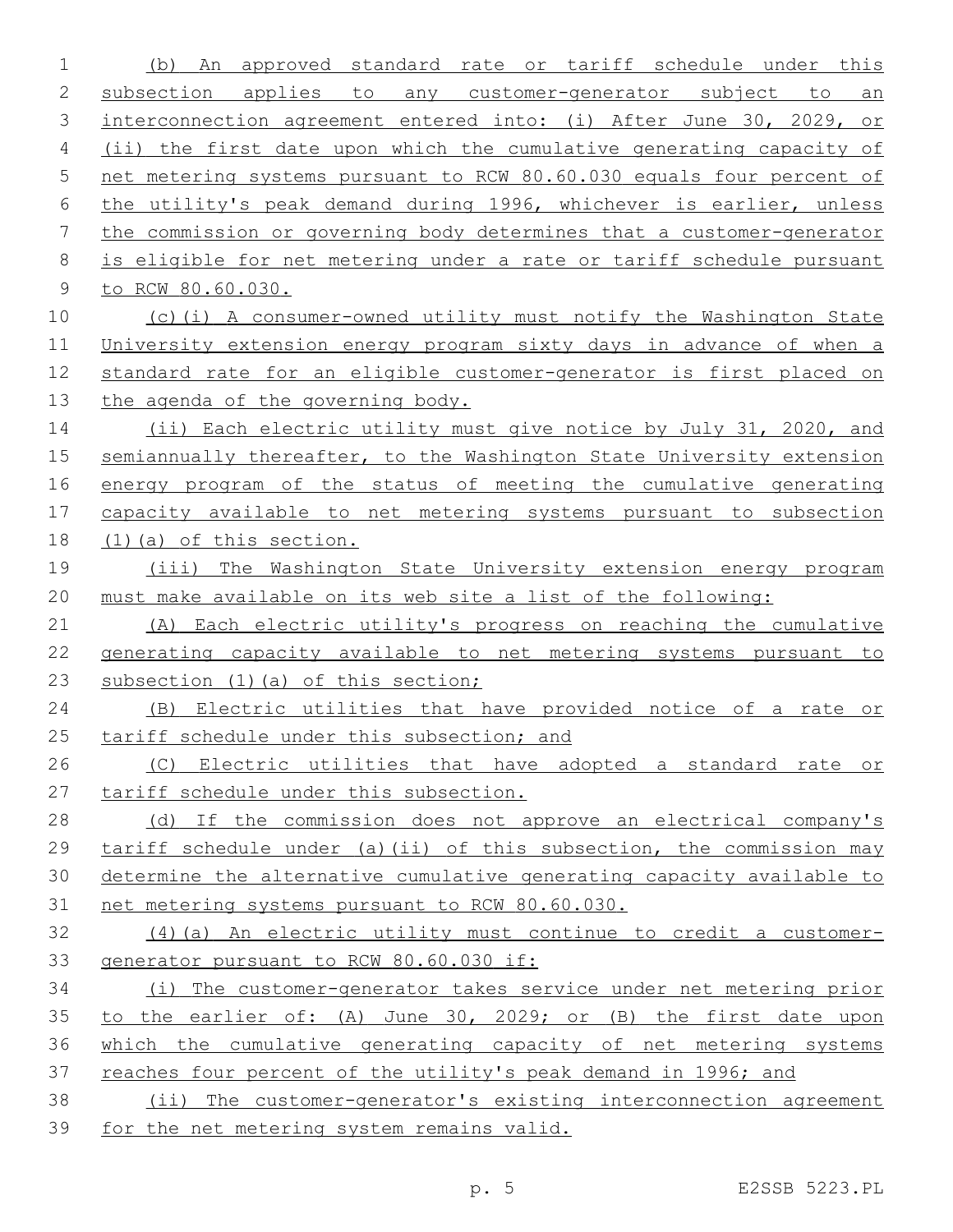(b) The commission, in the case of electrical companies, and a 2 governing body, in the case of consumer-owned utilities, must determine as part of a standard rate or tariff schedule under this subsection when customer-generators become ineligible for credit pursuant to RCW 80.60.030.

6 (c) Upon adoption of a standard rate or tariff schedule by the 7 commission or governing body pursuant to subsection (3)(a) of this 8 section, the electric utility is exempt from requirements under 9 subsection (1)(c) of this section and RCW 80.60.030 for new 10 interconnection agreements.

11 **Sec. 3.** RCW 80.60.030 and 2007 c 323 s 3 are each amended to 12 read as follows:

13 Consistent with the other provisions of this chapter, the net 14 energy measurement, billed charges for kilowatt-hour consumption, and 15 credits for excess kilowatt-hour generation by a net metered system, 16 must be calculated in the following manner:

17 (1) The electric utility shall measure the net electricity 18 produced or consumed during the billing period, in accordance with 19 normal metering practices.

 (2) If the electricity supplied by the electric utility exceeds 21 the electricity generated by the customer-generator's net metering system and fed back to the electric utility during the billing period, the customer-generator shall be billed for the net electricity supplied by the electric utility, in accordance with 25 normal metering practices.

26 (3) If excess electricity generated by the ((customer-generator)) 27 net metering system during a billing period exceeds the electricity 28 supplied by the electric utility during the same billing period, the 29 customer-generator:

30 (a) Shall be billed for the appropriate customer charges for that 31 billing period, in accordance with RCW 80.60.020; and

32 (b) Shall be credited for the excess kilowatt-hours generated 33 during the billing period, with ((this kilowatt-hour credit)) the 34 credit for kilowatt-hours appearing on the bill for the following 35 billing period.

36 (4) If a customer-generator requests, an electric utility shall 37 provide such a customer-generator meter aggregation.

38 (a) For  $\alpha$  customer-generator(( $\theta$ )) participating in meter 39 aggregation, credits for kilowatt-hours (( $e$ redits)) earned by ( $(a)$ )

p. 6 E2SSB 5223.PL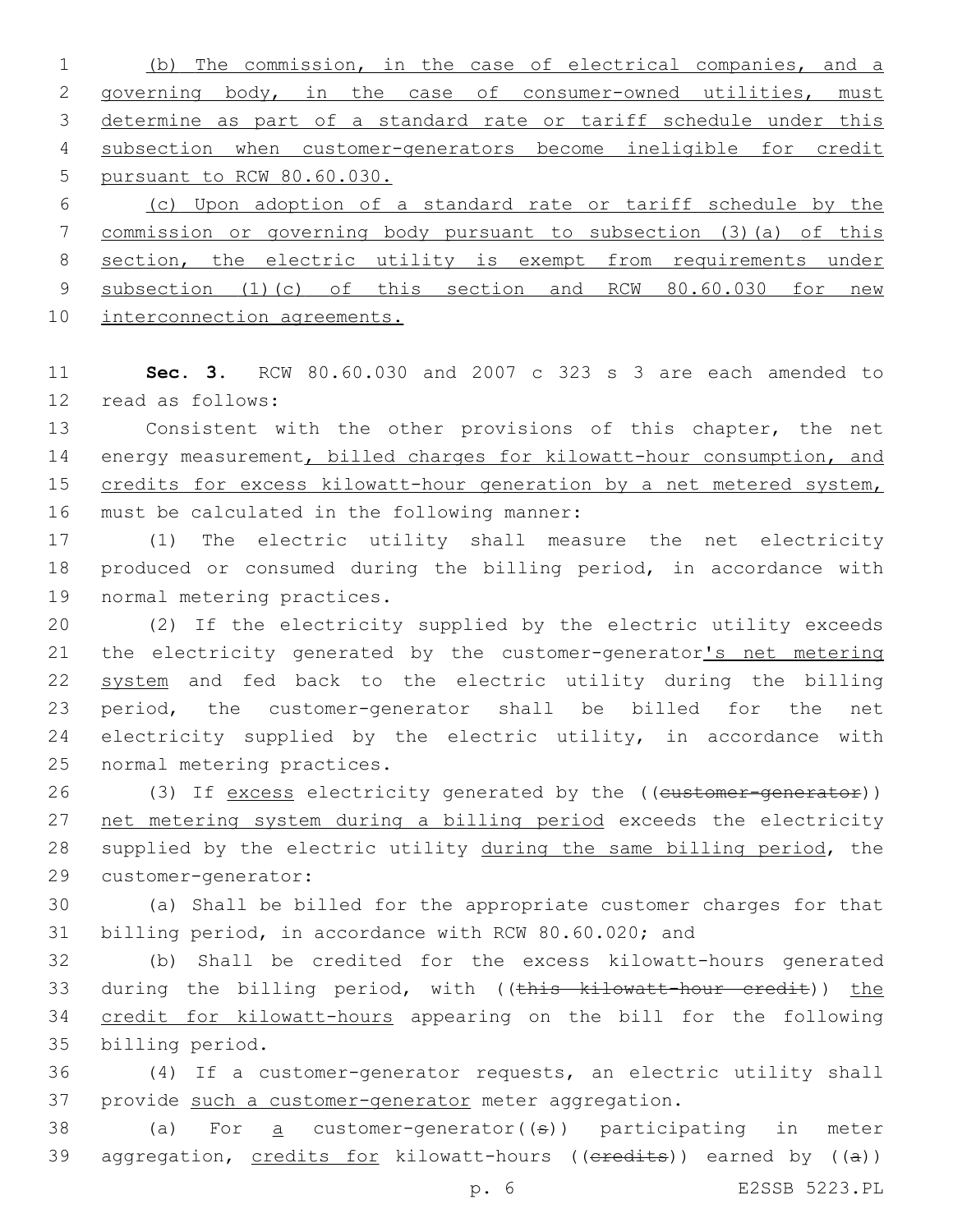the customer-generator's net metering system during the billing period first shall be used to offset electricity supplied by the electric utility at the location of the customer-generator's 4 designated meter.

5 (b) ((Not more than a total of one hundred kilowatts shall be 6 aggregated among all customer-generators participating in a 7 generating facility under this subsection.

 (e)) A customer-generator may aggregate a designated meter with one additional aggregated meter located on the same parcel as the designated meter or a parcel that is contiguous with the parcel where the designated meter is located.

12 (c) For the purposes of (b) of this subsection, a parcel is 13 considered contiguous if they share a common property boundary, but 14 may be separated only by a road or rail corridor.

15 (d) A retail electric customer who is a customer-generator and 16 receives retail electric service from an electric utility at an 17 aggregated meter must be the same retail electric customer who 18 receives retail electric service from such an electric utility at the 19 designated meter that is located on the premises where such a 20 customer-generator's net metering system is located.

21 (e) Credits for excess kilowatt-hours ((eredits)) earned by the 22 net metering system( $(\tau)$ ) at the site of a designated meter during 23 ((the same)) a billing period( $(\tau)$ ) shall be credited ((equally)) by 24 the electric utility ((to remaining meters located on all premises of 25 a customer-generator)) for kilowatt hour charges due at the 26 aggregated meter at the ((designated)) applicable rate of ((each)) 27 the aggregated meter.

28 (((d))) (f) If credits generated in any billing period exceed total consumption for that billing period at both meters that are part of an aggregated arrangement, credits are retained pursuant to subsections (3) and (5) of this section.

 (g) Credits carried over from one billing period to the next pursuant to (f) of this subsection must be applied in subsequent billing periods in the same manner described under (a) and (e) of this subsection.

36 (h) Meters so aggregated shall not change rate classes due to 37 meter aggregation under this section.

38 (5) On ((April 30th)) March 31st of each calendar year, any 39 remaining unused ((kilowatt-hour credit)) credits for kilowatt-hours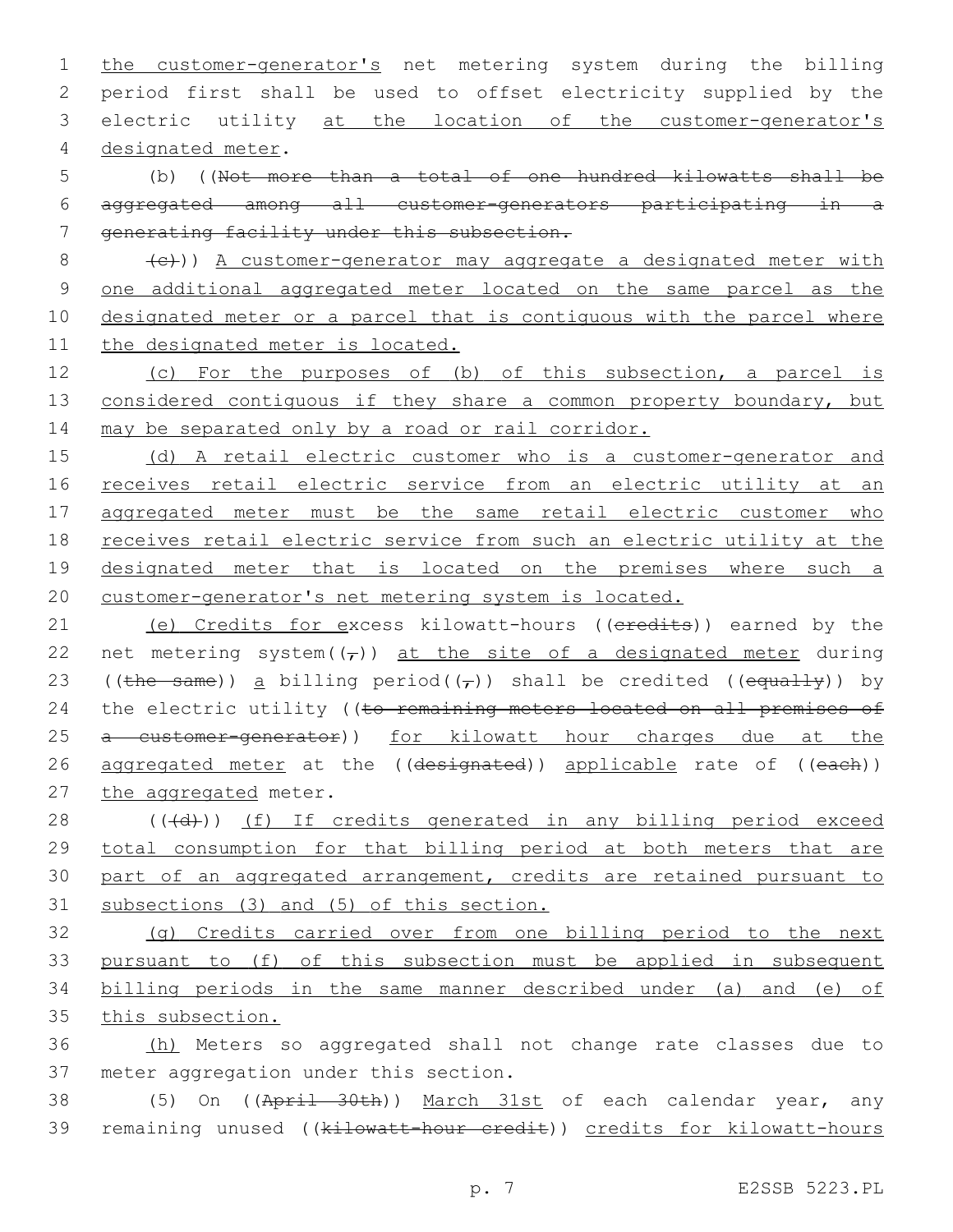accumulated during the previous year shall be granted to the electric utility, without any compensation to the customer-generator.

 (6) Nothing in this section prohibits a utility from allowing aggregation under terms different than the requirements of subsection (4) of this section if a customer-generator has an existing arrangement for meter aggregation in effect or a customer submits a written request for aggregation on or before July 1, 2019.

 (7) Nothing in this section prohibits the owner of multifamily residential facility from installing a net metering system as defined in RCW 80.60.010 assigned to a single designated meter located on the premises of the multifamily residential facility where the tenants 12 are not individually metered customers of the utility and distributing any benefits of the net metering to tenants of the 14 facility where the net metering system is located. The utility must measure the net energy produced and provide credit to the single 16 designated meter to which the net metering system is assigned in accordance with subsections (1) through (3) of this section or under the terms of a standard rate or tariff schedule established under RCW 19 80.60.020(3). The distribution of benefits to tenants of such a system, if any, is the responsibility of the owner of the net metering system and not the responsibility of the utility.

 **Sec. 4.** RCW 80.60.040 and 2006 c 201 s 4 are each amended to 23 read as follows:

 (1) A net metering system used by a customer-generator shall include, at the customer-generator's own expense, all equipment necessary to meet applicable safety, power quality, and interconnection requirements established by the national electrical code, national electrical safety code, the institute of electrical and electronics engineers, and underwriters laboratories.

 (2) The commission, in the case of an electrical company, or the appropriate governing body, in the case of other electric utilities, after appropriate notice and opportunity for comment, may adopt by regulation additional safety, power quality, and interconnection requirements for customer-generators, including limitations on the number of customer-generators and total capacity of net metering systems that may be interconnected to any distribution feeder line, circuit, or network that the commission or governing body determines are necessary to protect public safety and system reliability.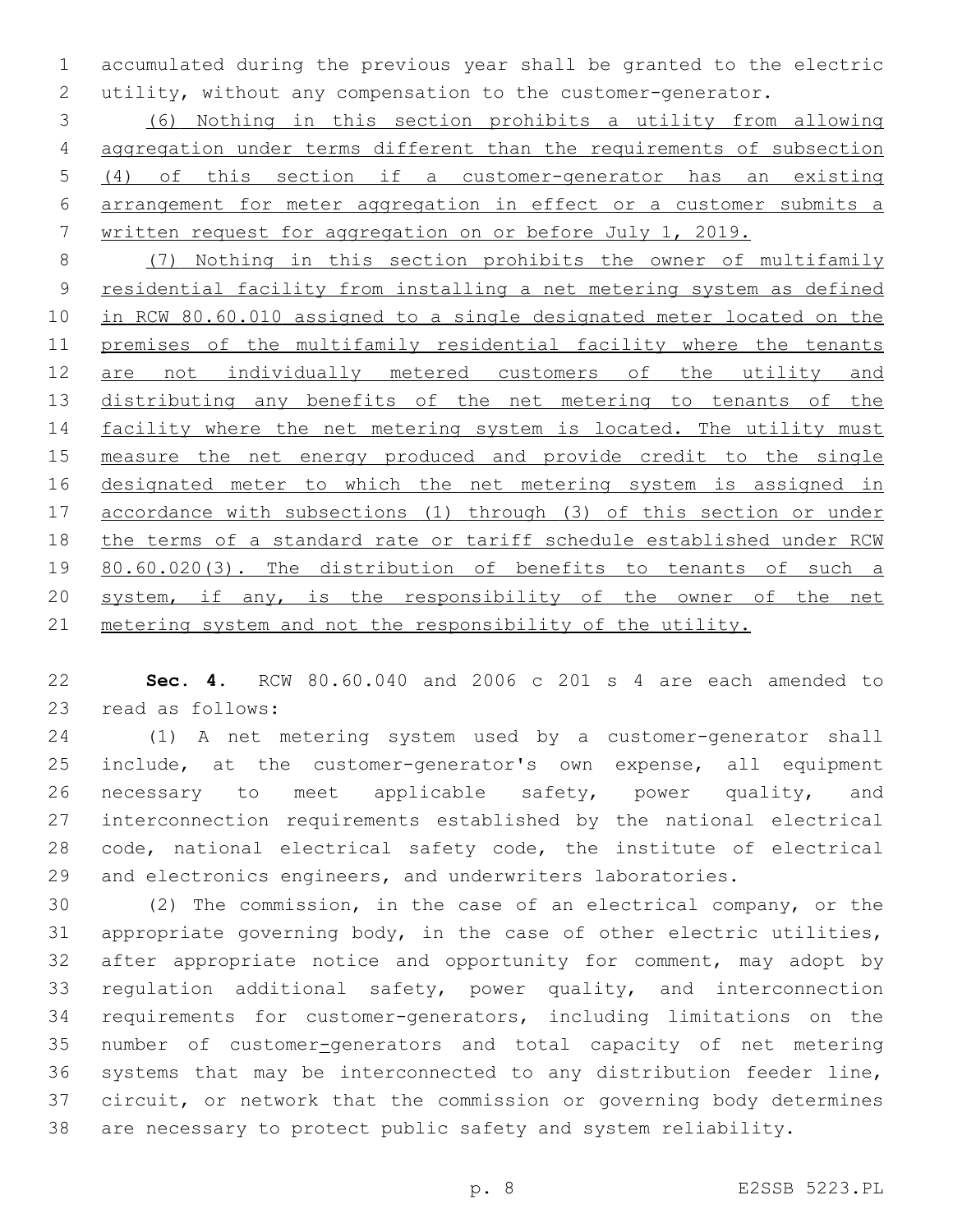(3) An electric utility may not require a customer-generator whose net metering system meets the standards in subsections (1) and (2) of this section to comply with additional safety or performance standards, perform or pay for additional tests, or purchase additional liability insurance. However, an electric utility shall not be liable directly or indirectly for permitting or continuing to allow an attachment of a net metering system, or for the acts or omissions of the customer-generator that cause loss or injury, 9 including death, to any third party.

 (4) Except when required under the federal public utility 11 regulatory policies act, an electric utility may not establish 12 compensation arrangements or interconnection requirements, other than 13 those permitted in this chapter, for a customer-generator that would have the effect of prohibiting or restricting the ability of a 15 customer-generator to generate or store electricity for consumption on its premises.

 **Sec. 5.** RCW 82.16.090 and 1988 c 228 s 1 are each amended to 18 read as follows:

 (1) Any customer billing issued by a light or power business or gas distribution business that serves a total of more than twenty thousand customers and operates within the state shall include the 22 following information:

23  $((+1))$  (a) The rates and amounts of taxes paid directly by the customer upon products or services rendered by the light and power business or gas distribution business; ((and

 $(2)$ )) (b) The rate, origin and approximate amount of each tax levied upon the revenue of the light and power business or gas distribution business and added as a component of the amount charged to the customer. Taxes based upon revenue of the light and power business or gas distribution business to be listed on the customer billing need not include taxes levied by the federal government or 32 taxes levied under chapters 54.28, 80.24, or 82.04 RCW; and

 (c) The total amount of kilowatt-hours of electricity consumed 34 for the most recent twelve-month period or other information that provides the customer with information regarding their energy usage over a twelve-month period.

 (2) A light or power business or gas distribution business that serves a total of more than twenty thousand customers and operates